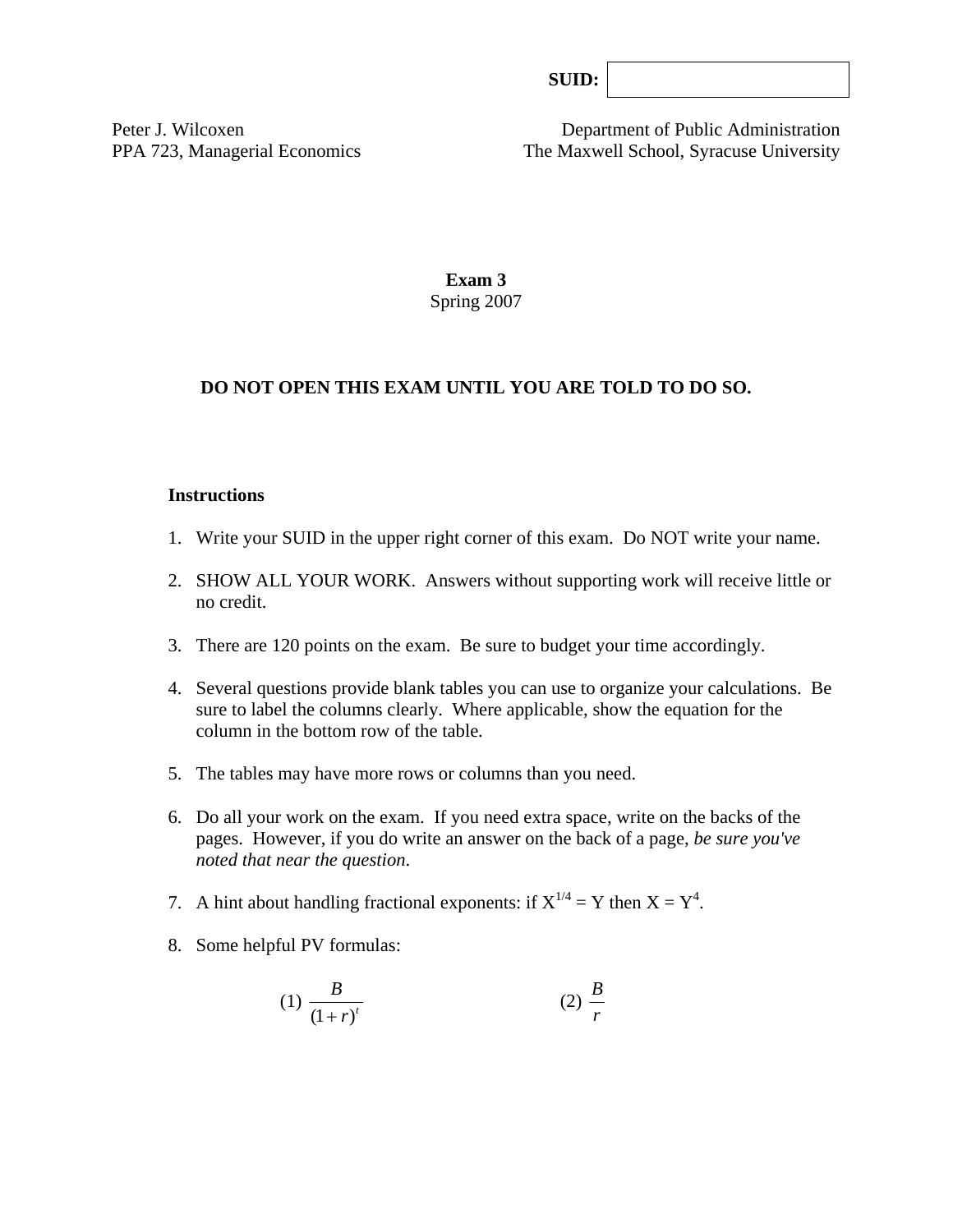## **Question 1 (40 points)**

Suppose the federal government is considering a new tax policy to control climate change. Everyone agrees that enacting the policy would prevent damages having a present value of \$1 trillion (that is, \$1000 billion). However, no one is certain how much the policy will cost. It is generally agreed that there is a 30% chance that the present value of the costs will be relatively low, \$400 billion, and a 70% chance the PV of the costs will be high, \$1.4 trillion. Please note that since everything is already expressed in PV terms, you do NOT need to do any PV calculations in this problem.

(a) Please draw an appropriate decision tree and calculate the expected value of the policy. Assuming the government is risk neutral, should it adopt the policy? Why?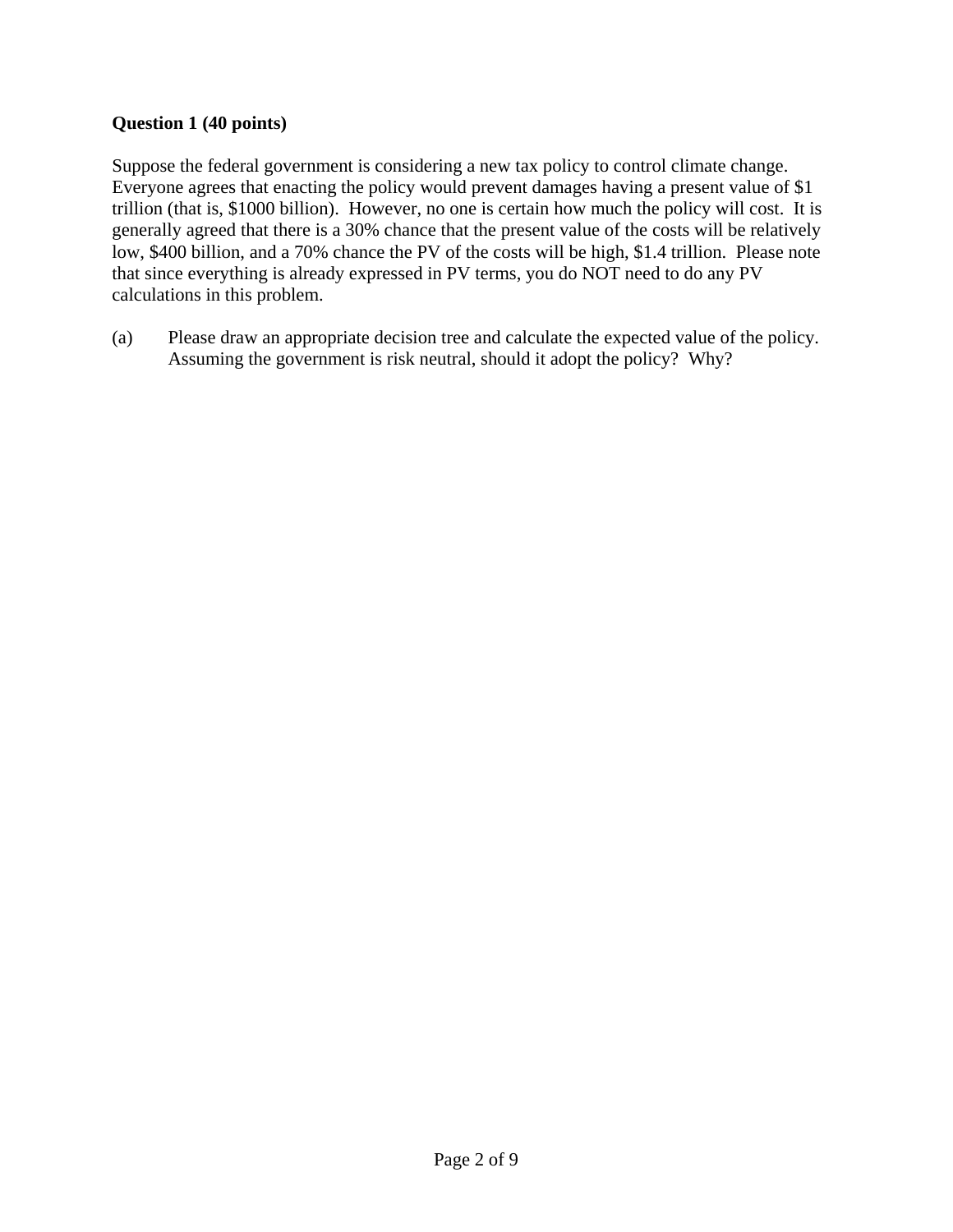#### **Question 1, continued.**

Now suppose that a large state is considering adopting the policy on its own, before the federal government decides whether or not to act. The state's analysts have concluded that the expected net present value would be -\$10 billion and have recommended against the policy. However, if the state went ahead, its costs will provide valuable – but imperfect – information about what would happen at the federal level. When federal costs would be low, there is a 60% chance that state costs will be low; when federal costs would be high, there is an 80% chance that state costs will be high.

(b) Please compute the *expected value of the state policy as a test of the federal policy*. You may assume that the state would adopt the policy if the federal government were to give it \$10 billion in compensation. Should the federal government pay the state to go ahead? Explain. To keep things simple, you may assume that that payoffs to the federal policy remain as they were in part (a) – you don't need to scale them down to reflect the fact that the state went first.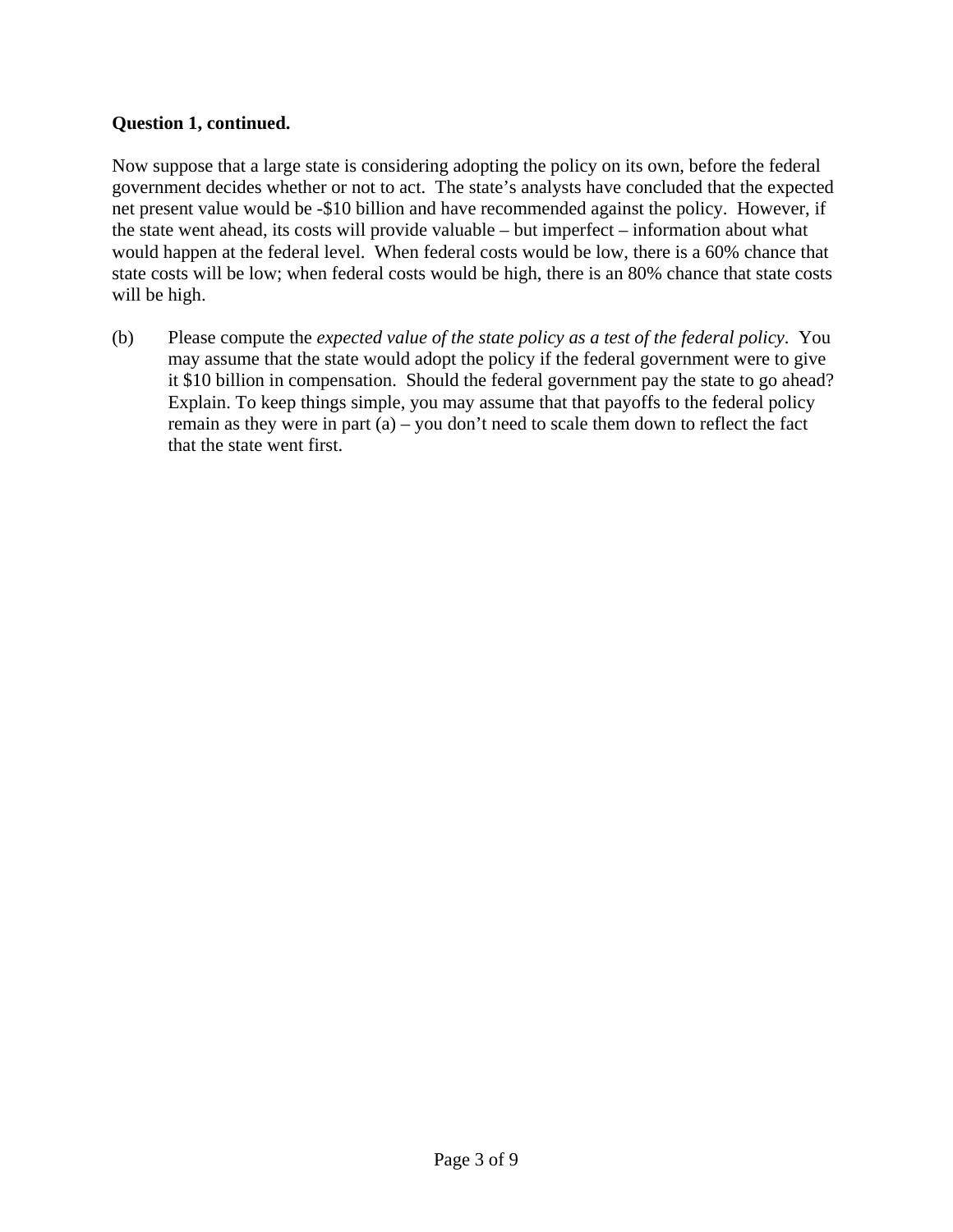## **Question 2 (20 points)**

An organization wants to produce 16 units of output at the lowest possible cost. It had the following production function:  $Q = K^{1/3} L^{2/3}$ . The price of capital is \$20 and the price of labor is \$40.

(a) How much capital and labor should it use? What will be its average cost per unit of output at this set of inputs (in dollars and cents)? You may assume that the organization can buy fractional amounts of labor. As a hint to reduce the number of calculations you'll need to do, the amount of capital is between 10 and 20 inclusive.

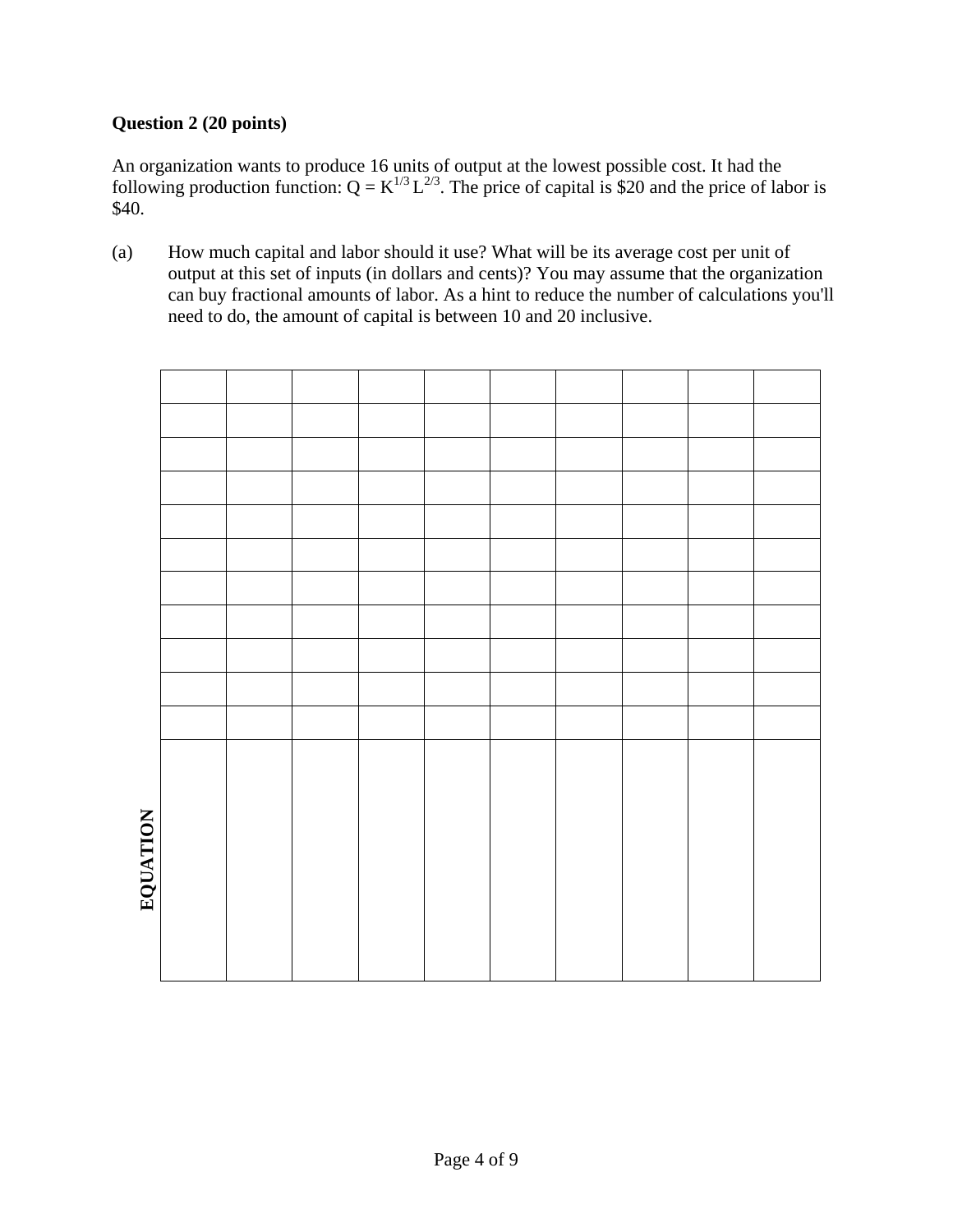## **Question 3 (20 points)**

A non-profit organization assists low income households with their income taxes. The organization's monthly costs are given by  $TC = $375 + $20<sup>*</sup>Q$  and the demand for its services is given by  $P = $100 - $1*Q$ . You may assume that no other firms or organizations serve this market.

(a) The organization wishes to serve as many clients as possible without running a deficit. What should it charge and how many clients should it expect to serve? How much profit will it earn? As a hint, the value of Q is between 68 and 78, inclusive.

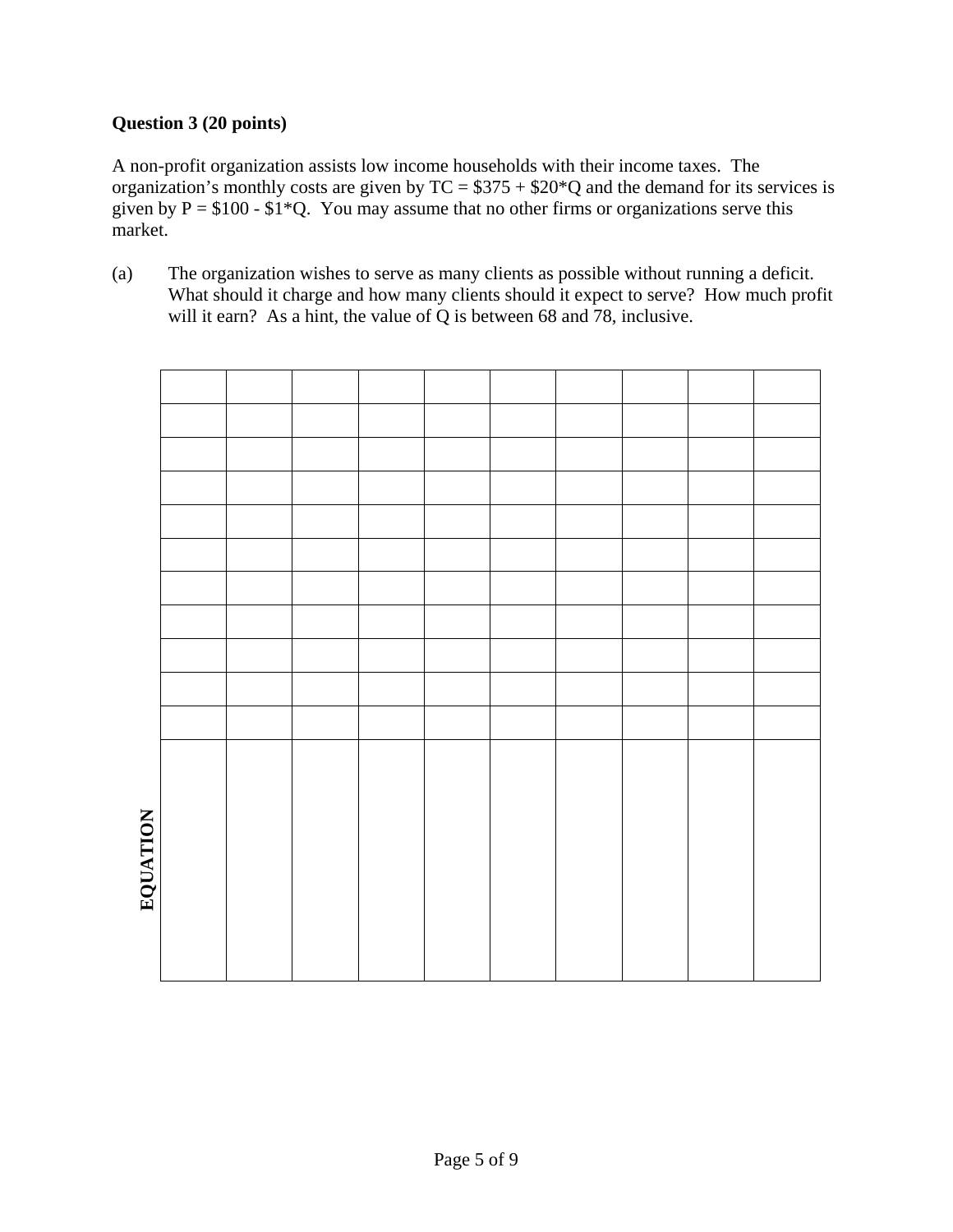## **Question 4 (40 points)**

A medical research company has developed a new drug that might be very useful in treating a rare but serious illness. However, the drug cannot be used until after it has gone through an expensive clinical trial. If the trial succeeds, the firm would be able to patent the drug and would be a monopolist during the patent period. Demand for the drug would be given by  $P = 1020 -$ 4\*Q. The drug could be manufactured for a marginal cost of \$20 a unit via a constant returns to scale production function.

(a) If the drug were approved, what price would a profit-maximizing firm charge for it during the patent period? What Q would it produce each year? What profits will it earn? As a hint, the quantity will be between 120 and 130.

| <b>NATIVITY</b> |  |  |  |  |  |
|-----------------|--|--|--|--|--|
|                 |  |  |  |  |  |
|                 |  |  |  |  |  |
|                 |  |  |  |  |  |
|                 |  |  |  |  |  |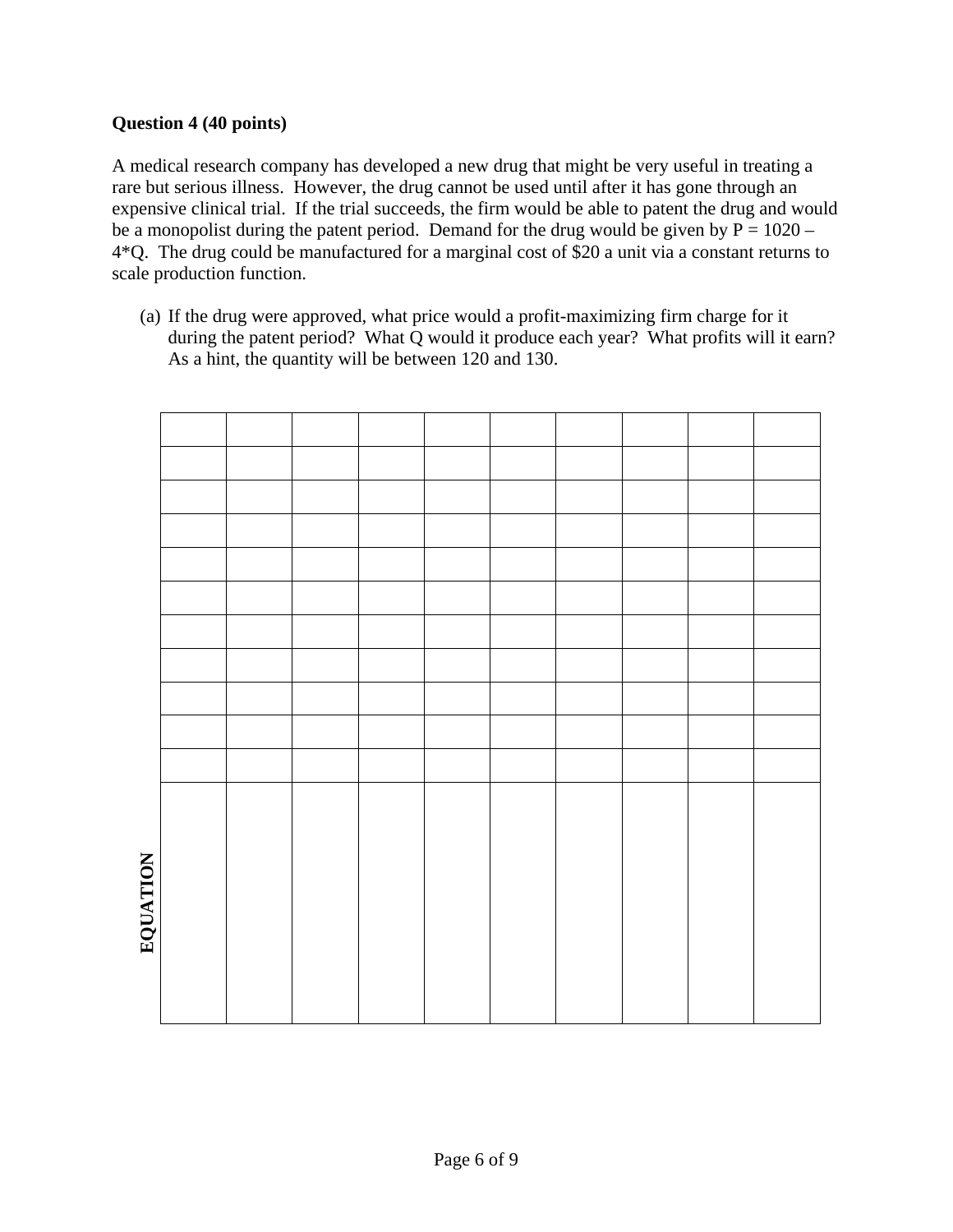### **Question 4, continued.**

Now let's add in the time dimension. The patent would allow the firm to be a monopolist for 20 years (years 1 to 20; the firm doesn't sell the drug in year 0). After year 20, the patent expires and the market becomes competitive. The interest rate is 5%.

(b) Assuming the clinical trial succeeds, what is the present value of the stream of profits that would be generated by the drug?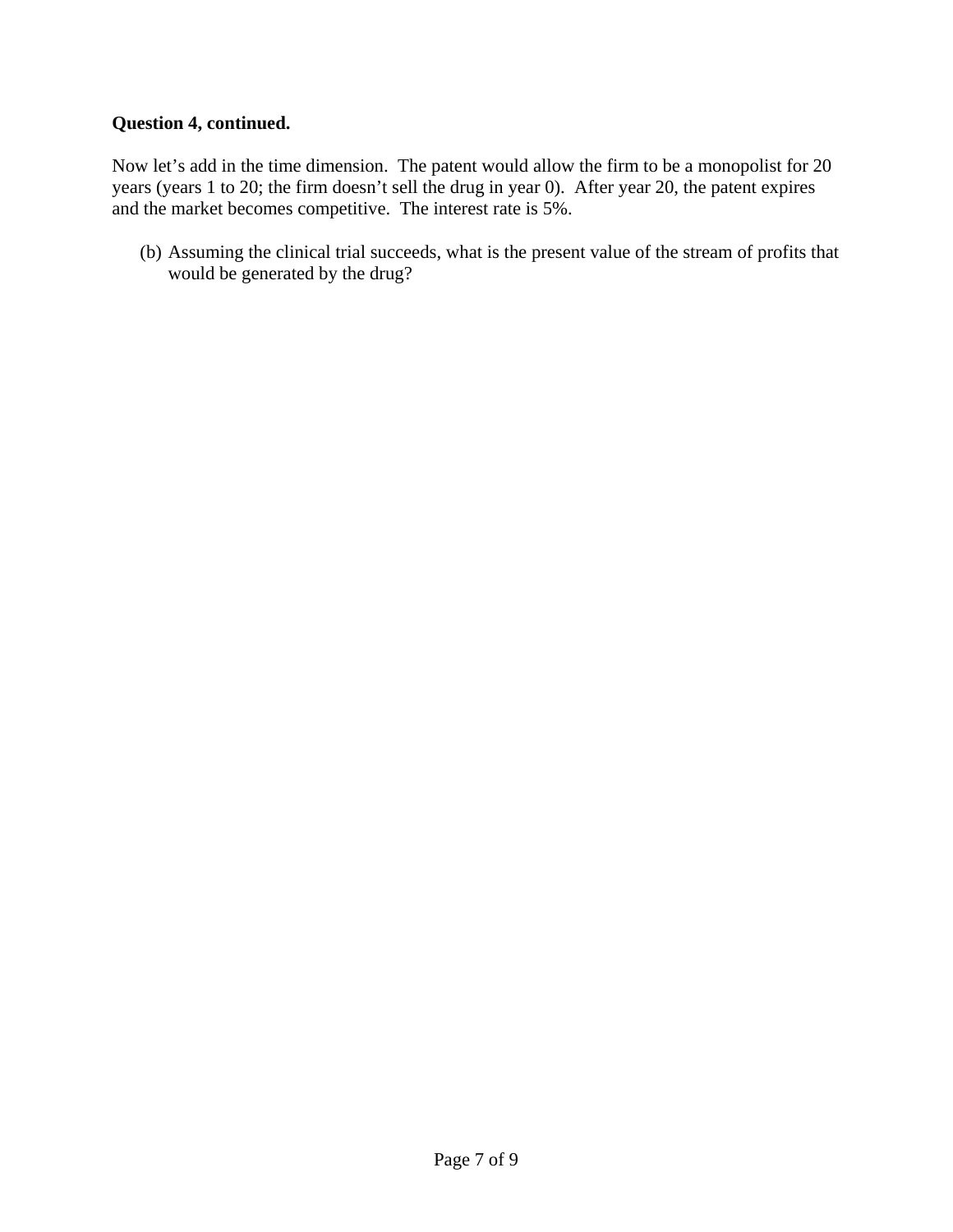# **Question 4, continued.**

(c) Again assuming the trial succeeds, what will the price of the drug be after the patent expires and competitors enter the market? Now calculate the present value of all consumer surplus generated by the drug.